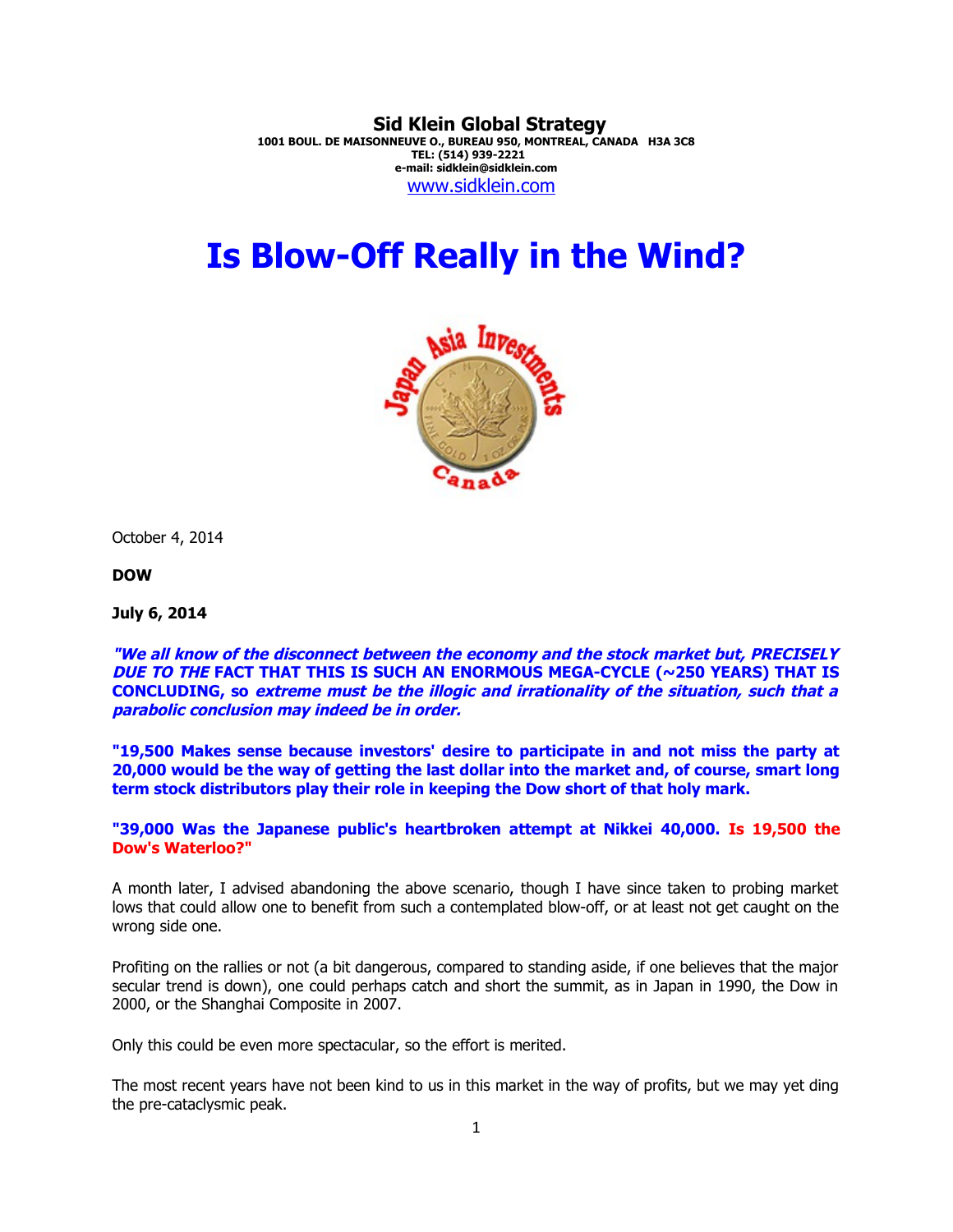## **2-Year Dow chart**



The Dow's August low was identified within points of it. Simultaneously, I advised shorting again at 16,900.

As in August, the Dow has again fallen toward the 200-day moving average and merits consideration for perhaps closing short positions. Indeed, any minor break of this week's lows, I believe, would be unconfirmed by key momentum indicators.

## **Therefore, based on close-only charts, I recommend closing short positions at minor per cent profits, since I again do not believe that the 200-day moving average will be broken.**

Simply, the way I decided to stay on side was/is to cover shorts whenever the Dow would approach the 200-day MA, if the momentum indicators *allowed* for a low.

In this way (my strategy has been), I will hopefully catch the top, without having first burnt out.

Therefore, I will advise being all-in, either at the blow-off top that I again contemplate above, or a decided break of 2500 points, which ensuing rally I would aim to short, if I actually did not maintain a short position to that point.

This is the model that you can expect going forward.

#### **NIKKEI**

When peaks are made, the chart below clearly illustrates an index that only makes slightly new highs. A line connecting the peaks, therefore, suggests little upside for someone trading the short position to fear.

Plain and simple: This market trades asymmetrically to the Yen and we are **short the Nikkei as from 15,500. The Nikkei closed at 15,700 and positions should be closed,** despite the foregoing. Why?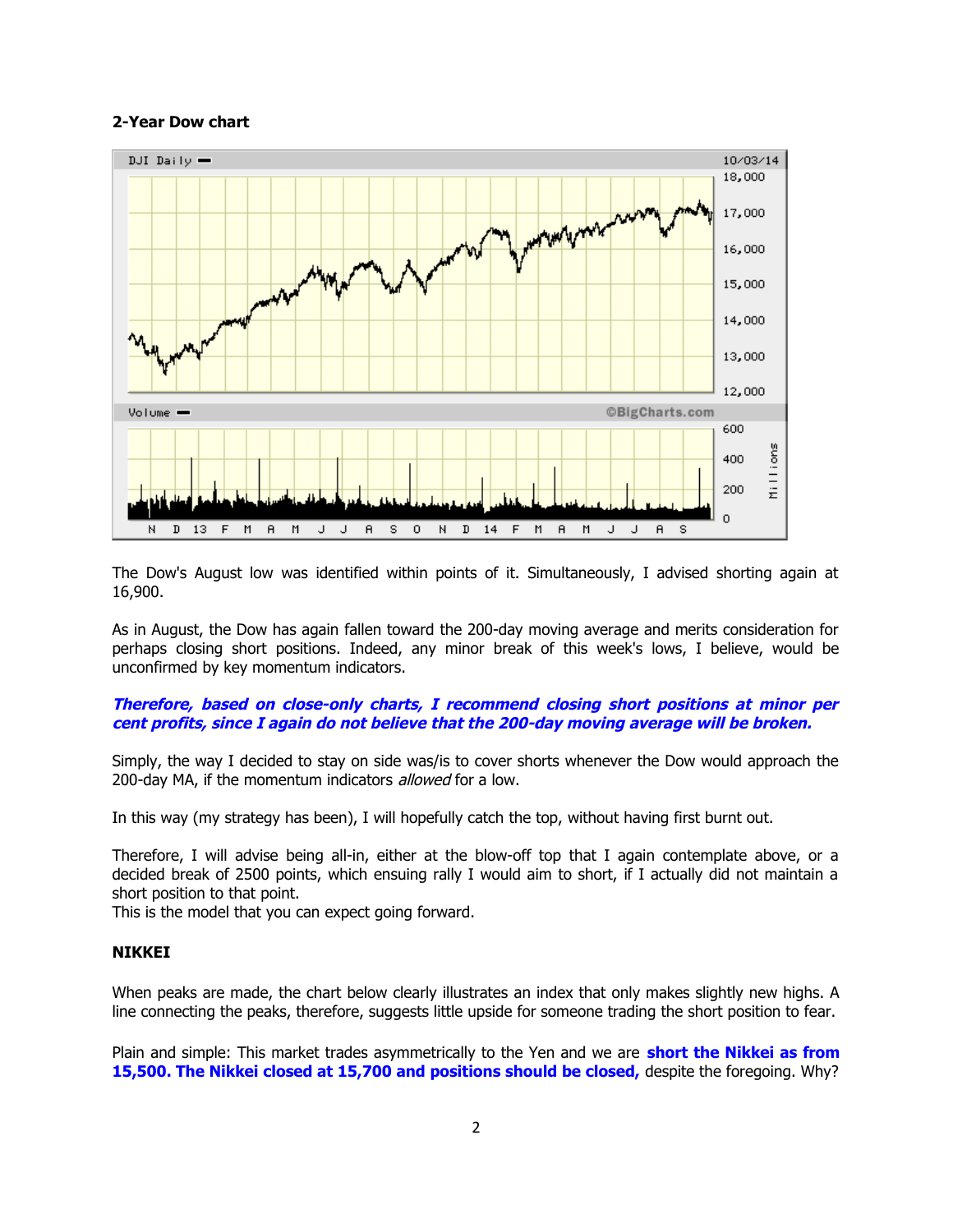The Dollar rally may not be spent and, until it is, the Nikkei retains potential; so, there is no need for dead money, especially since potential exists to 18,000. Let's see what this index does through the remainder of the Dollar rally (specifically, the asymmetrically-trading Yen).

We'll come back to this market, I guarantee you.



# **2-Year Nikkei chart**

# **SHANGHAI**

#### **August 31, 2014**

#### **"Raise the close-only stop to 2280."**

Similar thought as the Nikkei.

Here, a "C-wave" out of a contracting triangle took-off from 2000, with a "c" of "C" perhaps concluding at the 2400 resistance area (after having broken above the 2250 resistance level).

Still, stand aside until the Dollar rally becomes much easier to bet against. As currencies trend far longer and farther than what is customarily expected (as compared to other markets), this is wise approach.

# **2-Year Shanghai Composite chart**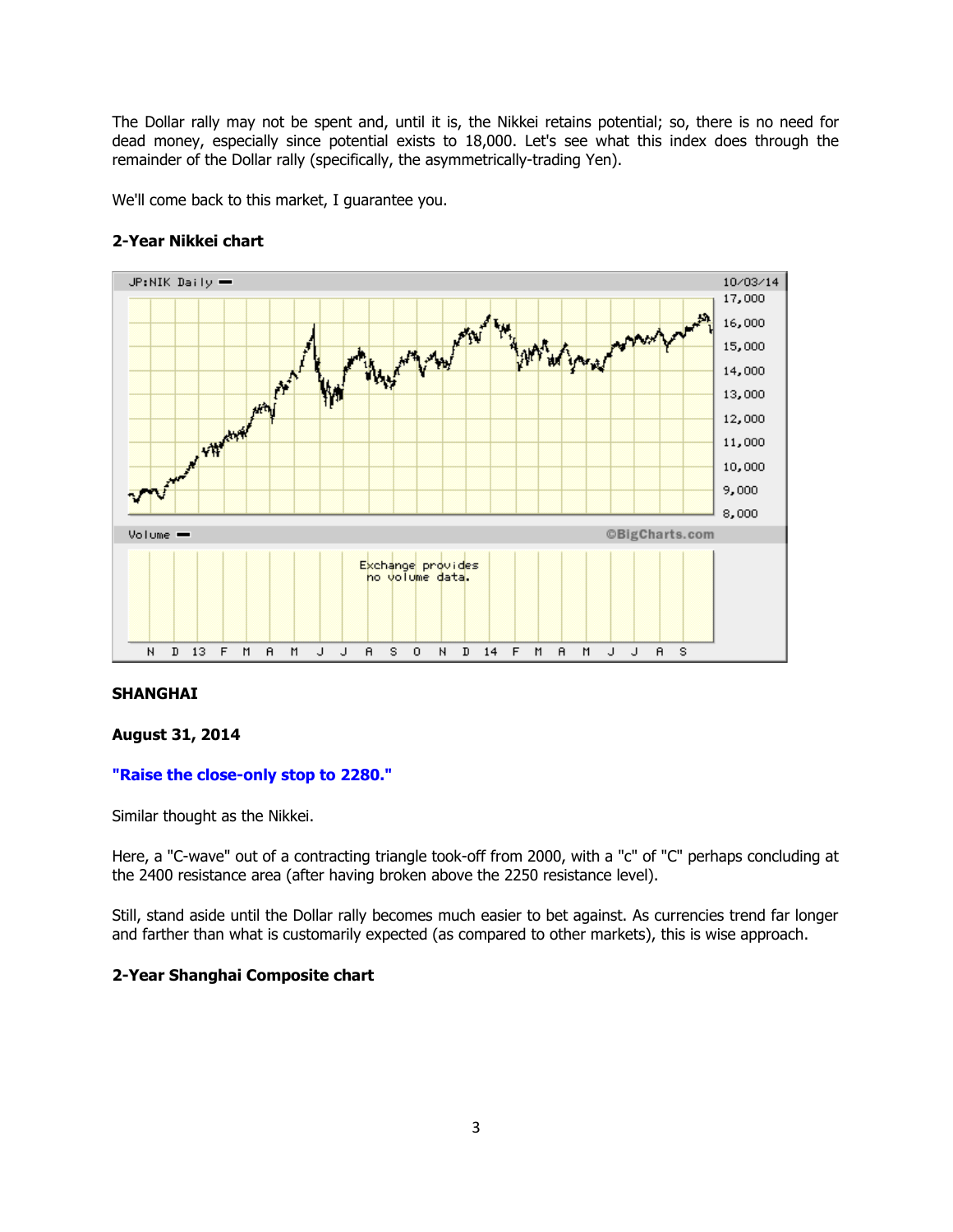

#### **LONG BONDS (TLT)**

#### **August 3, 2014**

**"Friday's candlestick-bullish outside day reversal maintained a trend of declines pausing at ever higher levels within its uptrend, as the marketplace's fear holds the upper hand."**

## **August 31, 2014**

**"Indeed, this has been the case since the first day of the year, because the institutions and others decided to make huge asset allocations to treasuries.** 

**"This fear-trend will migrate to precious metals, and so one should understand that once that trend begins, there may not be many easy entries for getting in board. There is no better example of that than the tenacity and acceleration of long term bonds over recent months, as illustrated below:"**

**2-Year TLT chart** (Barclays 20+ year Treasury Bond Fund):

Since the peak above 125, 120 has manifested itself as a key support or resistance level.

My sense is that, by or at yearend, the trend will have concluded around the latter level, allowing for the discussed migration of the fear trade to the precious metals.

With the age of the Dollar rally and the swirling news about rates, long positions represent misery that just isn't worth it.

No position, as there is little from which to benefit going forward. (See Asset Allocation.)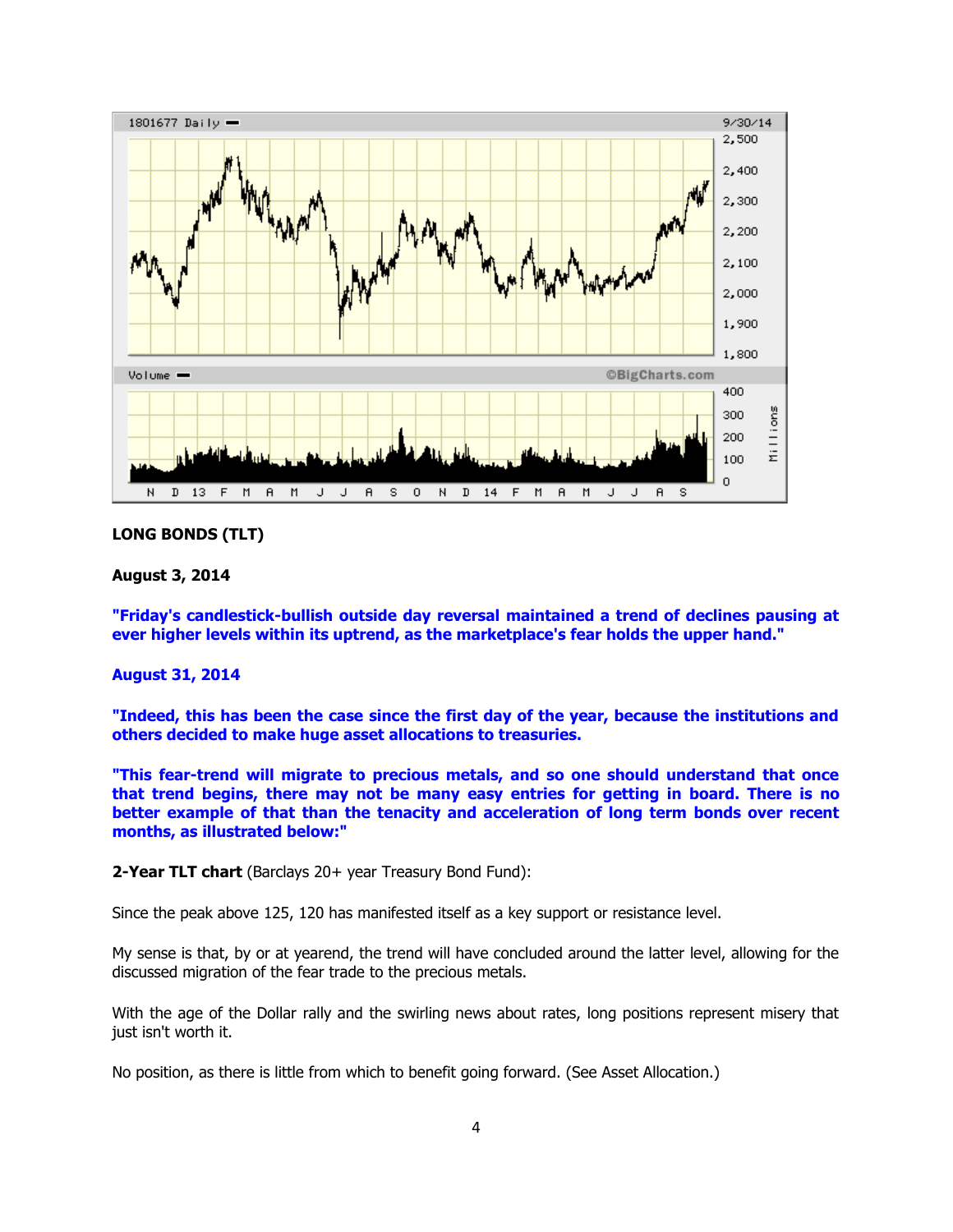

## **DOLLAR**

The Dollar has come into critical long term neckline resistance and can pull back in tandem with \*a euro bounce, but since the euro still has room to decline thereafter to  $\sim$ 118.5, even if it did bounce, the UUP may yet see 24.25 by yearend.

The Yen's minor net weakness (as opposed to positive-trending-counterbalance against the euro to keep the Dollar relatively unchanged), is what is causing the Dollar's strength.

As well, with that strength, the most illogical of outcomes is befalling the precious metals.

The latter are trending asymmetrically to the Dollar, as has historically been the case. However, today, that's simply nonsensical.

In the past, Dollar strength related to rising rates stemming from a robust economy.

Today, currency movements are caused by each government taking turns printing paper, which has a devaluing effect on fiat currencies, which, in turn, is positive for the PMs.

#### **2-Year US DB US Dollar Index Bullish Fund** (UUP) **chart**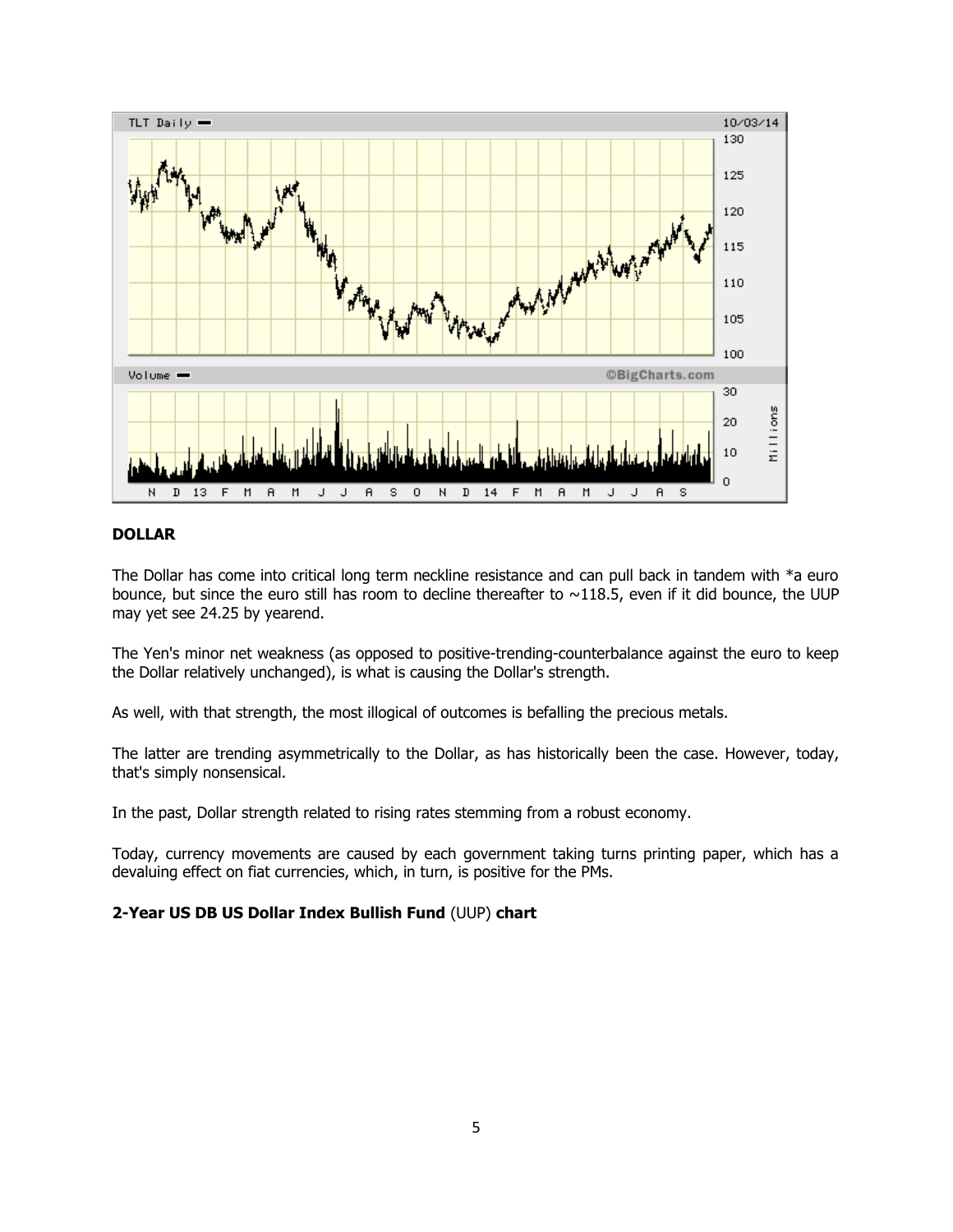



#### **July 6, 2014**

**"Europe's easily forecasted printing spree will get the job done, as I discussed and illustrated early in the year when Draghi's intentions for the latter half of 2014 were made painfully obvious."**

#### **August 31, 2014**

**"In 2013, I had forecast that the euro would continue higher "toward 140", before reversing to ultimately flush-out under 120, before reversing yet again, all over a period of 3-years, or so.** 

**"The event that will trigger the flush to under 120 will be Draghi firing the much-discussed bazooka that I had forecast for this period (excerpt above).**

**"The strong move in the Dollar is telegraphing this, at a time when the crowd has lost confidence in Draghi doing what he promised in 2012."** 

The macro story in the currencies is unfolding as forecasted, with unexpected related trends in the PMs, however.

\*The above-contemplated short term bounce in the euro may be so contained as to not even allow it to cross the 125 level, as neckline resistance at 126 appears just overhead.

These forecasted levels can be seen in the **2-year FXE** (Euro Trust Currency Shares), immediately below.